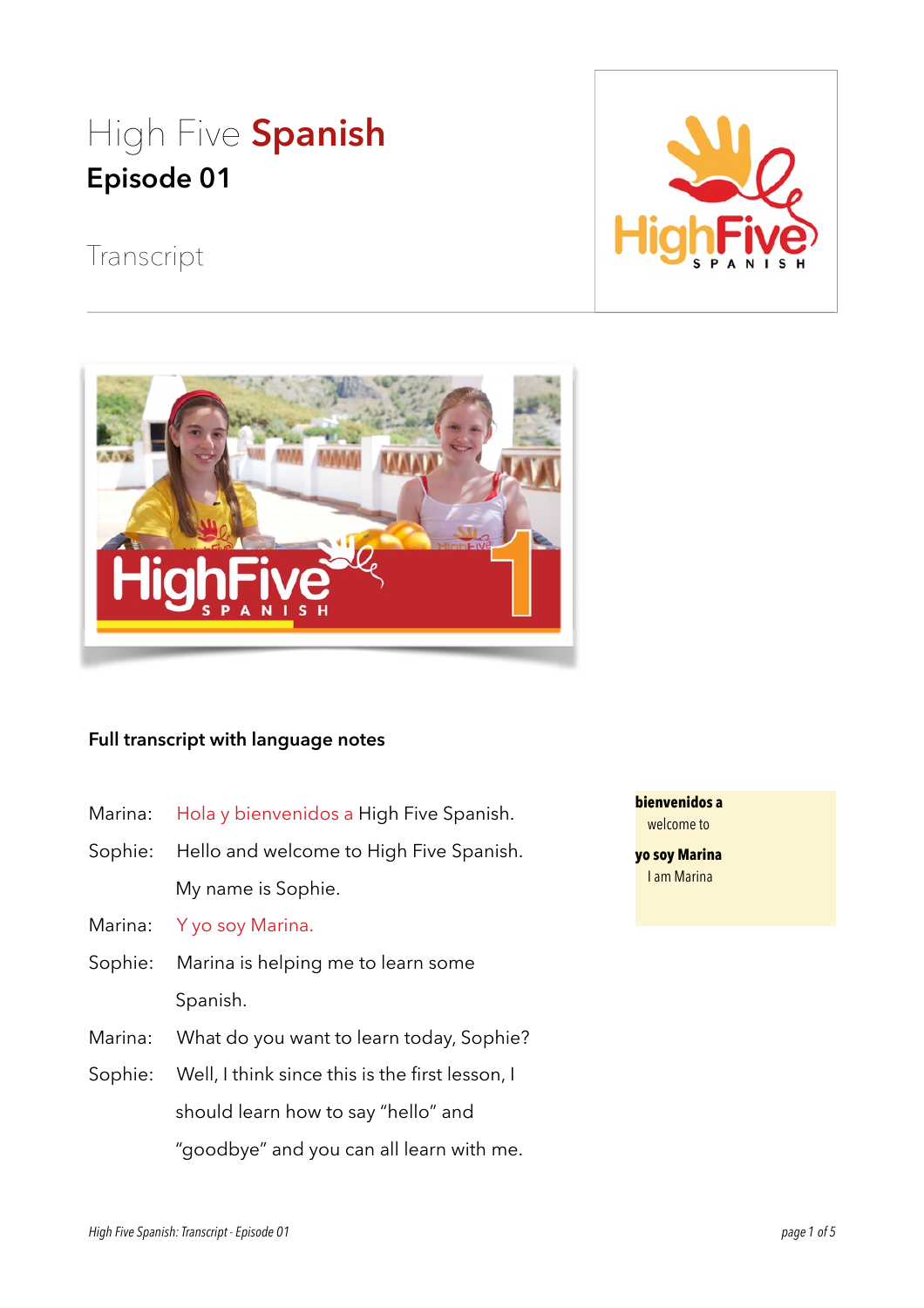| Marina: Vale. Muy buena idea. Venga, vamos a |
|----------------------------------------------|
| empezar.                                     |

- Sophie: So, how would I say "hello" in Spanish?
- Marina: "Hello" is **hola**.
- Sophie: **Hola**.
- Marina: **Hola**.
- Sophie: **Hola**. Ok everyone, let's try saying that together. In every episode of High Five Spanish, we'll learn and word and then you'll have time to repeat it. Let's repeat this word together.
- Marina: **Hola.** You try: **hola**. Muy bien. Perfect. You can also say **buenos días**.
- Sophie: **Buenos días**. What does that mean?
- Marina: It's another way of saying "hello". It really means something like "good day". Try again: **buenos días**.
- Sophie: **Buenos días.**
- Marina: **Bue-nos dí-as.** Es difícil. **Bue-nos dí-as.**
- Sophie: **Buenos días.**
- Marina: Muy bien. **Buenos días**.
- Sophie: **Buenos días.**
- Marina: **Buenos días.**
- Sophie: **Buenos días.**
- Marina: Muy bien. You try: **buenos días**. Genial, muy bien.
- Sophie: So if I can say "hello", I need to know how to say "goodbye". How would I say "goodbye" in Spanish?

```
vale
 ok 
muy buena idea
  great idea 
venga
  come on 
vamos a empezar
  we are going to start
```
**muy bien** very good

**es difícil** it's difficult

**genial** great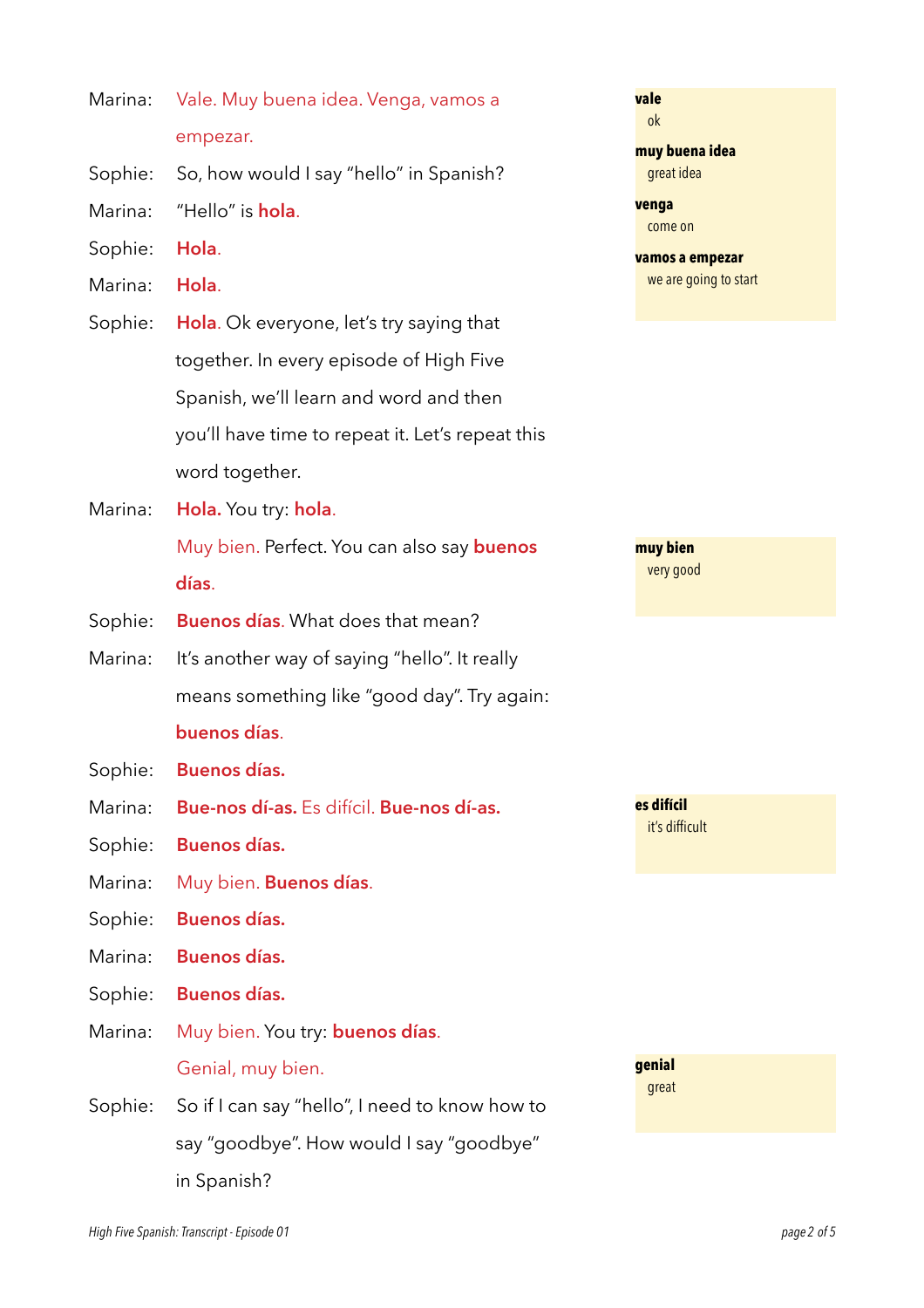| Marina: | "Goodbye" is <b>adiós</b> .                        |                                               |
|---------|----------------------------------------------------|-----------------------------------------------|
| Sophie: | Adiós.                                             |                                               |
| Marina: | Adiós.                                             |                                               |
| Sophie: | Adiós.                                             |                                               |
| Marina: | A-diós.                                            |                                               |
| Sophie: | Adiós.                                             |                                               |
| Marina: | Muy bien. You try: adiós.                          |                                               |
|         | ¡Genial!                                           |                                               |
| Sophie: | So can I say <b>buenos días</b> in the morning?    |                                               |
| Marina: | Yes, claro, of course. You can also say it at      |                                               |
|         | the start of the afternoon.                        |                                               |
| Sophie: | What do we say later on in the afternoon?          |                                               |
| Marina: | After lunch you say <b>buenas tardes</b> .         |                                               |
| Sophie: | That's tricky!                                     |                                               |
| Marina: | Yes, es un poco difícil. Bue-nas tar-des.          | es un poco difícil<br>it's a little difficult |
| Sophie: | Bue-nas tar-des.                                   |                                               |
| Marina: | <b>Buenas tardes.</b>                              |                                               |
| Sophie: | <b>Buenas tardes.</b>                              |                                               |
| Marina: | <b>Buenas tardes.</b>                              |                                               |
| Sophie: | <b>Buenas tardes.</b>                              |                                               |
| Marina: |                                                    |                                               |
|         | Muy bien. Ok, so let's try saying this all         |                                               |
|         | together. Buenas tardes.                           |                                               |
|         | Perfecto. So, one thing you need to                | perfecto                                      |
|         | remember, Sophie, is that we don't have            | perfect                                       |
|         | lunch until late in the afternoon so <b>buenas</b> |                                               |
|         | tardes doesn't start until about 4 o'clock.        |                                               |
| Sophie: | So does it really mean "good evening" too?         |                                               |
| Marina: | Sí. That's right.                                  | sí                                            |
| Sophie: | Ok. So we've got "hello".                          | yes                                           |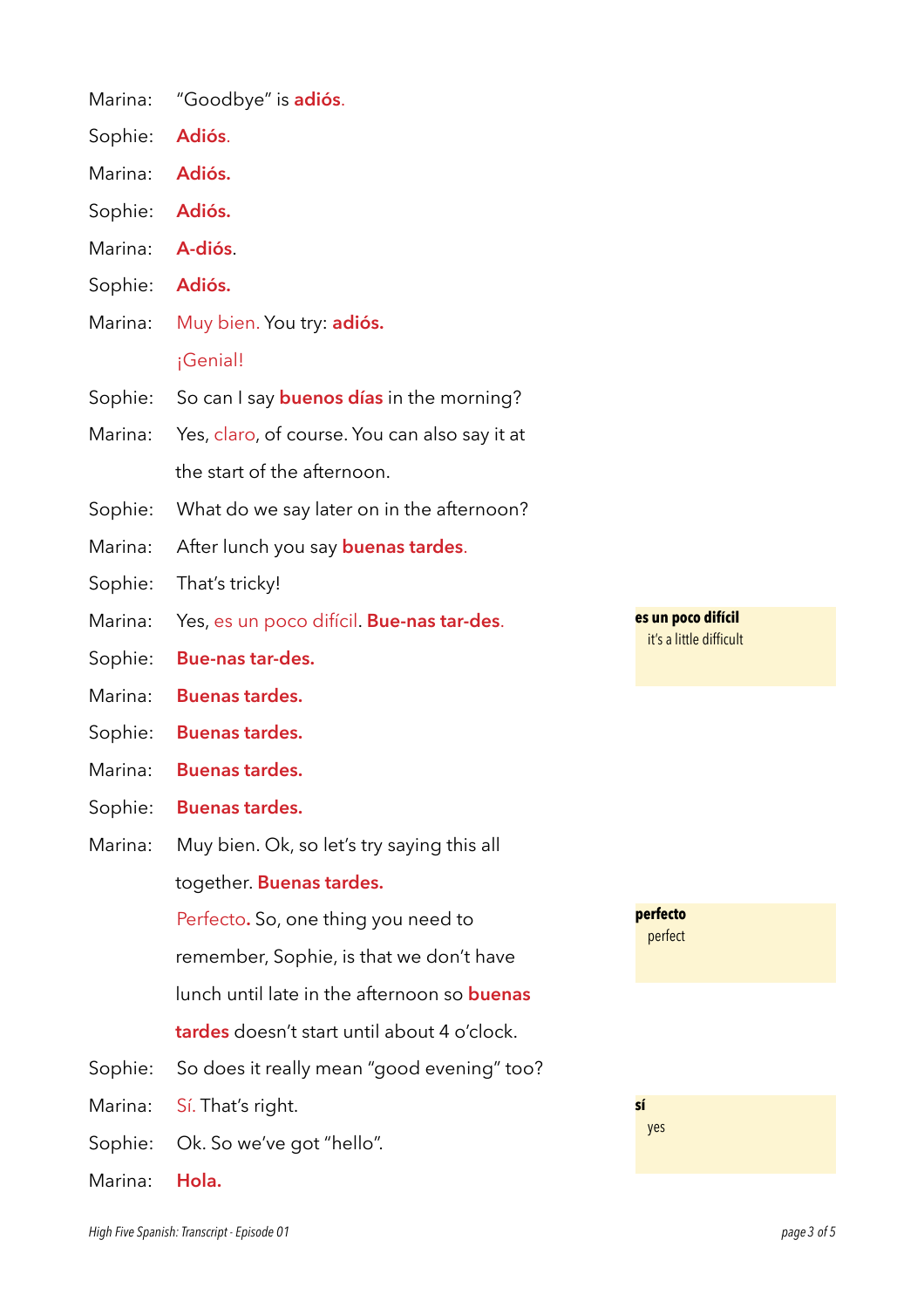- Sophie: "Goodbye".
- Marina: That's **adiós.**
- Sophie: "Good morning".
- Marina: **Buenos días.**
- Sophie: "Good afternoon" or "good evening".
- Marina: **Buenas tardes.**
- Sophie: Lots of words already. Maybe we should learn one more. How do you say "good night"?
- Marina: "Good night" is **buenas noches**.
- Sophie: *Buenos noches.*
- Marina: Cuidado, Sophie. **Buen***a***s noches.**
- Sophie: **Buenas noches.**
- Marina: Muy bien. Vamos a intentarlo todos juntos.

### **Buenas noches.**

Genial, muy bien. Sophie, es la hora de la

prueba. It's time for the test.

- Sophie: Marina is now going to test us on the words and phrases we've learned today.
- Marina: So, number one: **buenas noches.**
- Sophie: Hmm, is that the one for "good night"?
- Marina: Yes. Number two, what does **buenas tardes**  mean?
- Sophie: Is that "good afternoon" or "good evening"?
- Marina: Exactly! And number three, I say English, you say Spanish: "goodbye".
- Sophie: Oh! **Adiós.**
- Marina: Sí.

Note here that Sophie makes a mistake (indicated by italics in our transcript). It should be **buenas noches**, as Marina points out.

#### **cuidado**

careful

**vamos a intentarlo** we are going to try it

**todos juntos** all together